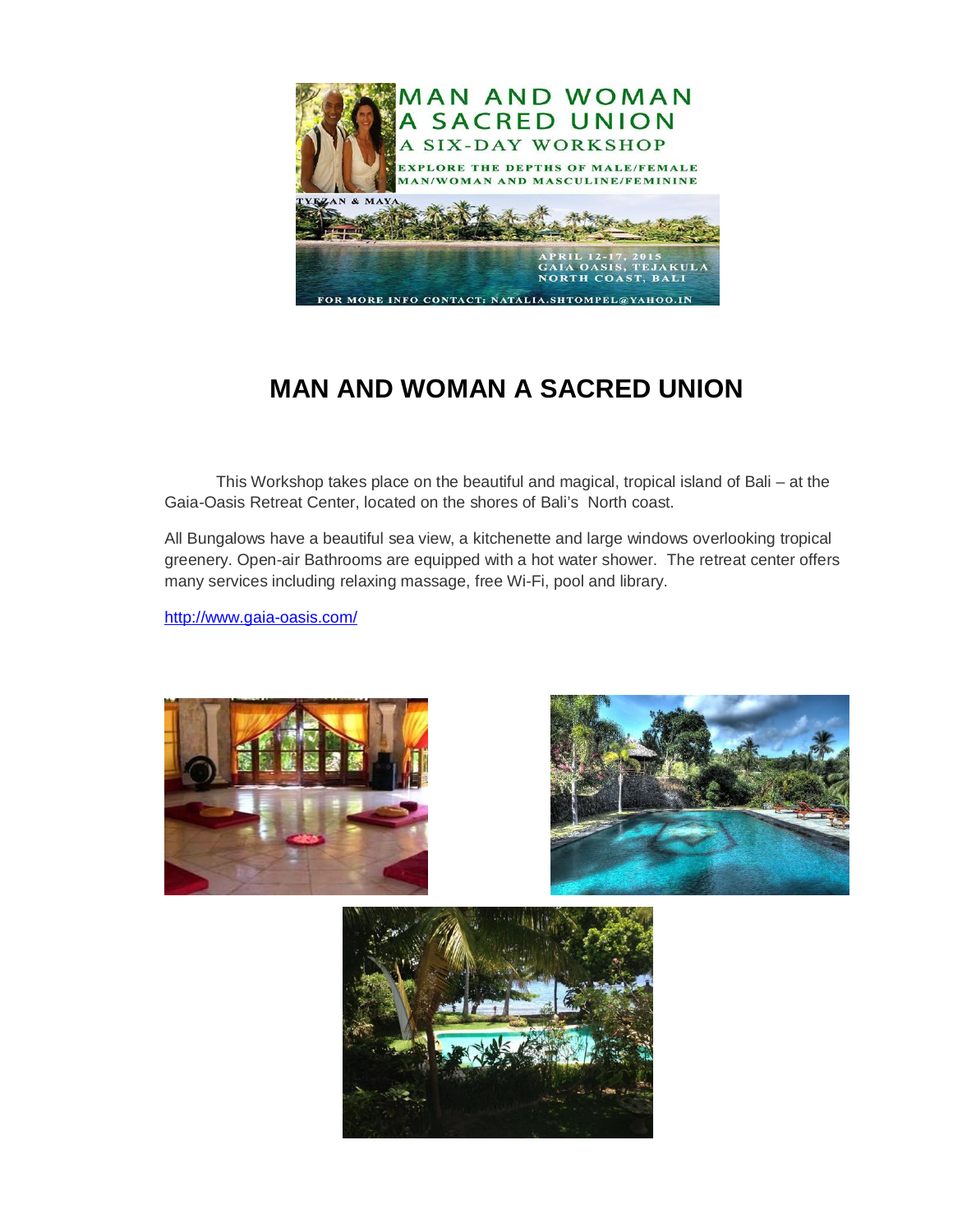## **About the Workshop**

The Workshop "Man and Woman - A Sacral Union" – is a shared journey into our primordial nature, to our true essence. For 7 glorious days we will be opening with each other as we journey into the recognition of our true nature.

This workshop is about how to go deeper into being Man and Woman; to recognize the nature of these qualities within ourselves and each other; to understand and feel how we are similar and where we are different. We will explore how to accept our own female and male qualities as well as those of our counterparts. Through acceptance and awareness of our own nature we will be building relationships with each other in love, freedom and creativity.

This is an amazing and beautiful union of Man and Woman, where we open ourselves through practices of acceptance of our body, connecting with Mother Earth and Father Sky, and connecting to the generations of females and males before us. For women – this is an amazing opportunity to accept your masculine nature: For men – this is an opportunity to recognize your sensual and emotional nature, and to accept your body and your connection to Mother Earth.



#### **About Maya**

Maya – Creator and teacher of Mandala dance, Master of tantra, breathing and meditation practices.

When just 18 years old, Maya started practicing and travelling all over the world, attending retreats of Teachers like sufi master Sahira, dzogchen teacher, NamkaiNorbu, among others.

After that her life became integrated. She has 14-years therapeutic experience working with people – energy healing, reiki, massage, etc. She has been studying many dance traditions for 6 years (contact improvisation, modern, tango, flamenco), constantly visiting international festivals.

## www.mayamandala.com

# **About TyeZan**

TyeZan - Human Design Practitioner, Women Empowerment Facilitator.